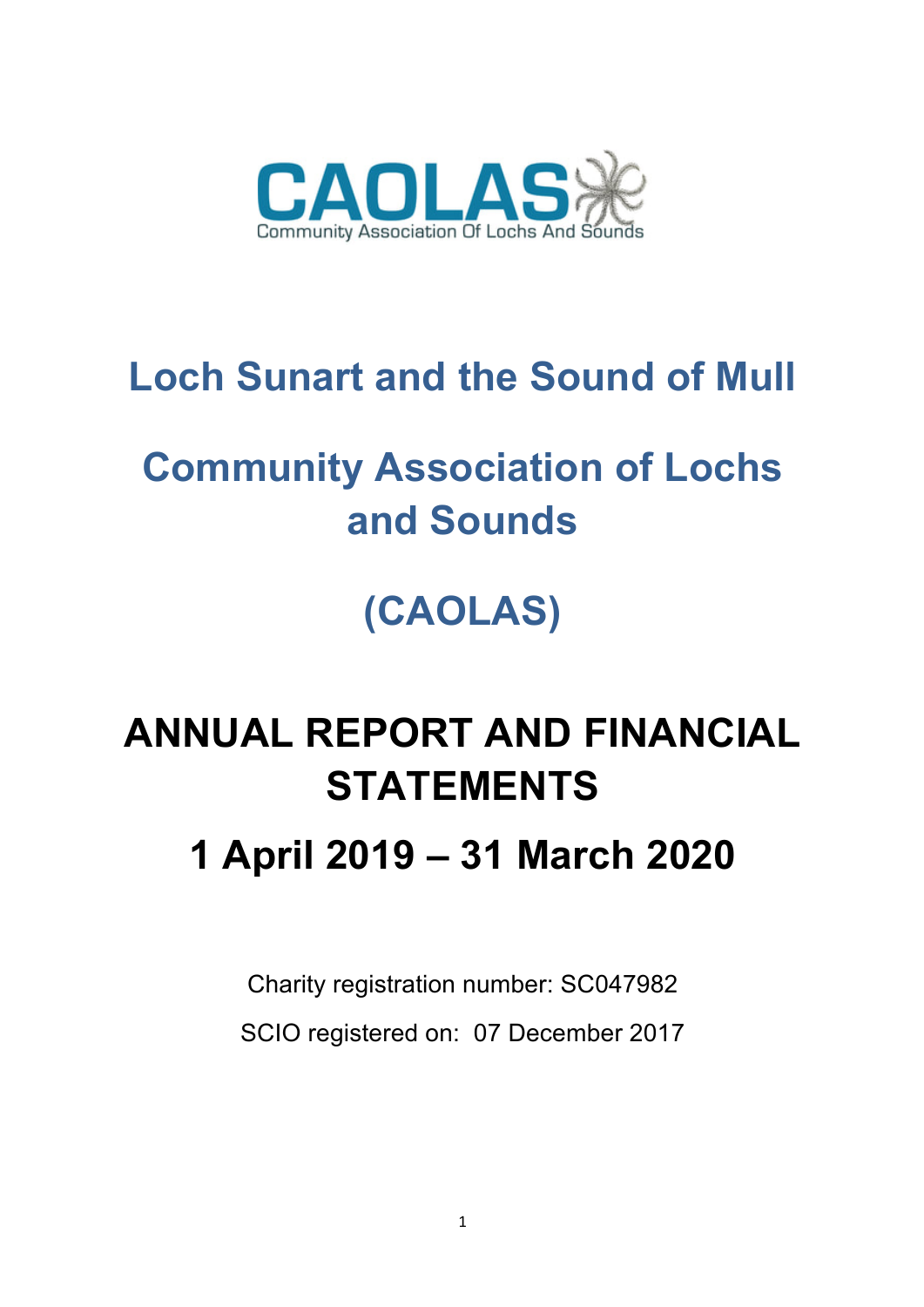## **Reference and Administrative Information**

| <b>Charity Name:</b>         | <b>Community Association of Lochs and Sounds</b> |
|------------------------------|--------------------------------------------------|
| Also known as:               | <b>CAOLAS</b>                                    |
| Charity registration number: | SC047982                                         |
| SCIO registered on:          | 07 December 2017                                 |
| <b>Registered Office:</b>    | Cobbler's Cottage, Drimnin, By Oban PH80 5XZ     |
| Country of Origin:           | UK                                               |

**Trustees: Appointed**

| Annabel Lawrence (Chair) | December 2017        |
|--------------------------|----------------------|
| Laura Harvey (Secretary) | December 2017        |
| Mark Woombs (Vice Chair) | December 2017        |
| Alasdair Firth           | December 2017        |
| Karl Bungey              | December 2017        |
| Andy Jackson             | December 2017        |
| Alex Reis                | February 2019        |
|                          |                      |
| Volunteer Administrator: | Dale R Glenny Meegan |
|                          |                      |

Bankers: The Royal Bank of Scotland (RBS), Fort William

Website: www.caolas.org

The Trustees present their second annual report and financial statements for the period April 2019 – March 2020.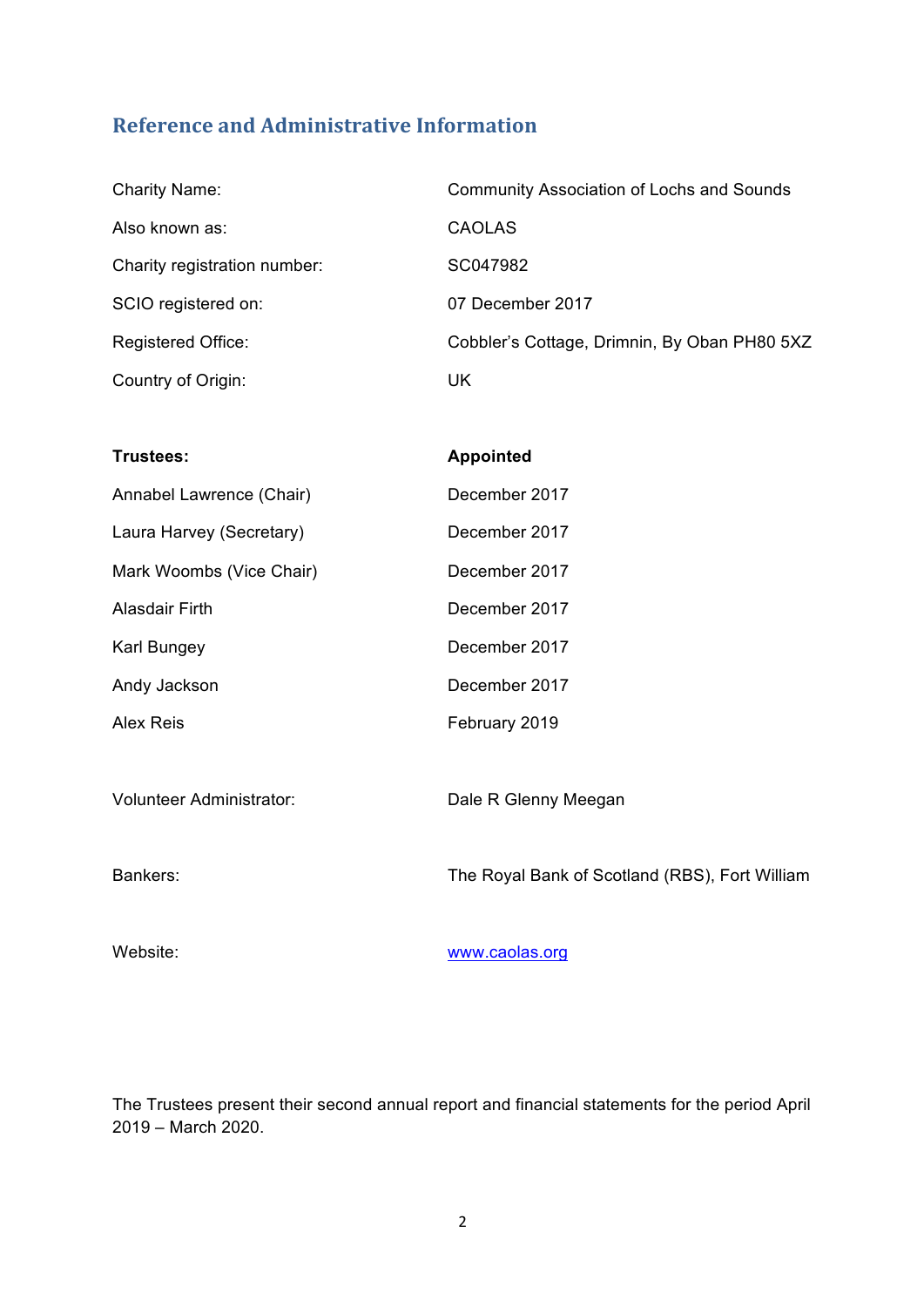## **STRUCTURE, GOVERNANCE & MANAGEMENT**

The Community Association of Lochs and Sounds was set up as an informal association in 2015 but on 7 December 2017 it registered as a Scottish Charitable Incorporated Association (SCIO). The Charity is administered in accordance with the terms of its Constitution.

## *Recruitment and Appointment of Board*

The Board are appointed by election from the membership at an Annual General Meeting according to its constitution, articles 57-76. The Board may at any time also appoint any member to be a charity trustee. The maximum number of trustees is 10. At each AGM, all of the charity trustees elected/appointed shall retire from office but shall then be eligible for reelection.

## *Trustee Induction and Training*

New trustees are provided with a summary of their role and the responsibilities, the constitution, minutes and financial reports of previous meetings and access to online advice from Office for the Scottish Charity Regulator (OSCR). Formal training can be accessed if required.

## *Objectives and Activities*

The charity has been formed to

- encourage and promote sustainable use of local waters for recreation, fishing and other marine activities
- promote and carry out research, surveys and investigations of the local marine environment
- involve the community and raise awareness of marine issues and the related cultural heritage
- educate and involve younger members of the community
- protect and allow recovery of biodiversity and natural processes in the Sound of Mull, Loch Sunart
- Work with other community organisations, Non-Governmental Organisations (NGOs), statutory organisations, the Scottish Government and others, to record, promote and protect our marine environment.

## **ACHIEVEMENTS & PERFORMANCE**

The charity's activities have been in accordance with its objectives and have been supported by grants from Flora and Fauna International, Sunart Community Benefit Fund and Ardtornish Hydro Fund.

## **Citizen Science Pilot**

The focus of the activities in 2019-20 was a funded pilot project to test the ways in which a Citizen Science approach could engage our local communities in better understanding and contributing to the collection of data about our coastal and marine life as found between the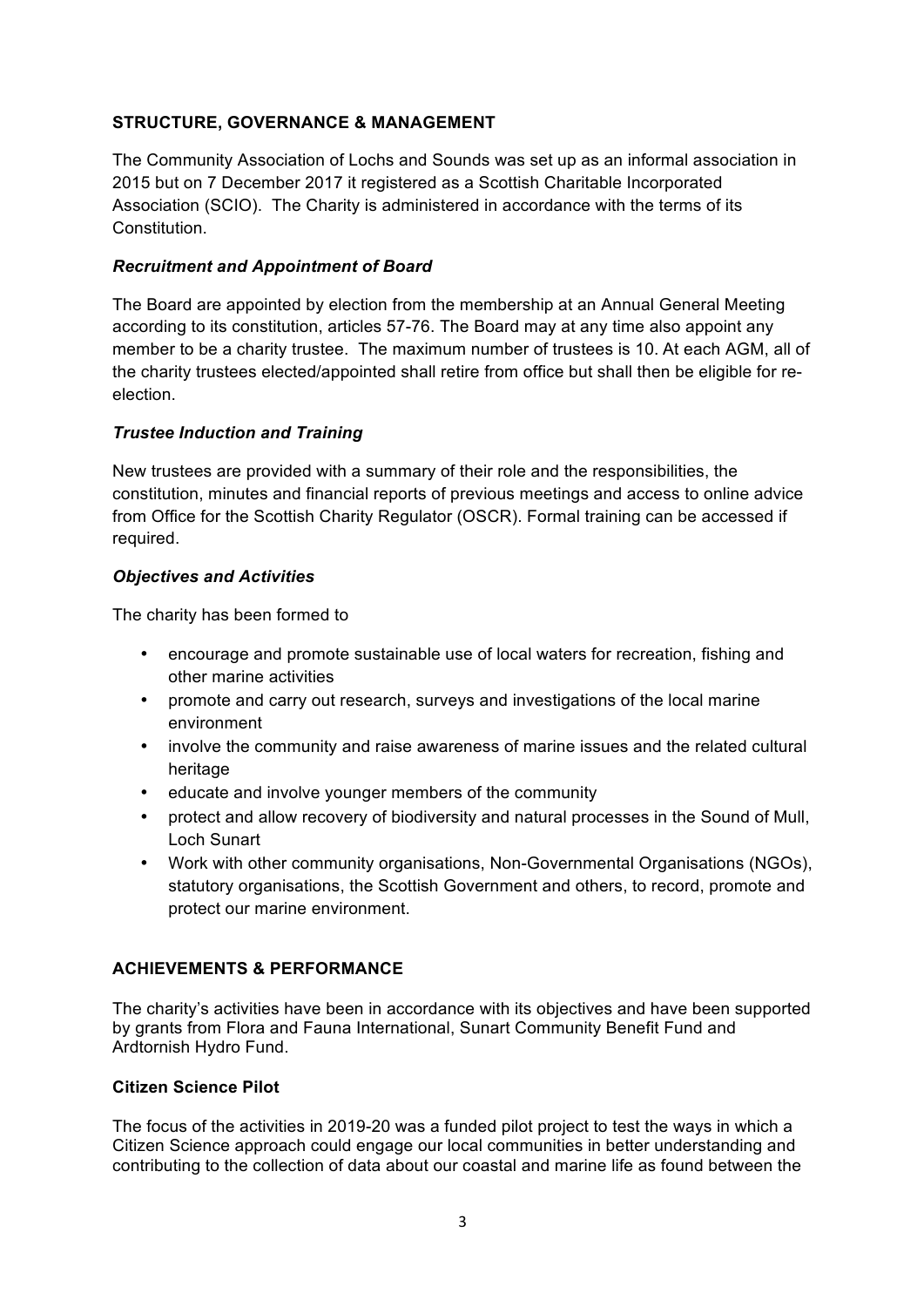low and high tide marks. The collection of baseline data about our shores was a secondary aim but gave us them useful data to inform future monitoring activities.

## **Coastal Communities Network (Scotland)**

CAOLAS continues to be an active member of the Coastal Communities Network (CCN) which is a collaboration of locally-focused community groups guided by the belief that coastal communities across Scotland are well placed to harness long-term solutions to ensure healthy, well-managed seas.

The aim of the CCN is to better connect coastal communities across Scotland in order to share community knowledge and expertise and to develop the community voice within marine management, supporting community action on marine conservation in Scotland.

This year has seen CAOLAS involvement in a number of national campaigns and national and local consultations as part of the CCN including

- Aquaculture (fish farming)
- Climate emergency
- Seaweed harvesting
- Community-led monitoring
- Seabed reform

### **Hope Spot**

CAOLAS was one of four CCN member groups which came together to collaboratively achieve the designation of the first Mission Blue Hope Spot within Scotland, and indeed the UK: the Argyll Coast and Islands Hope Spot. We believe that the international recognition of a Hope Spot will enhance the local conservation designations on our doorsteps; shining a spotlight on how critical they are for preserving the special marine wildlife and habitats.

The Hope Spot covers a number of protected areas, including the Loch Sunart to Sound of Jura Marine Protected Area (MPA), Firth of Lorn SAC and Loch Sunart MPA & SAC, and provides a new way to celebrate and champion these special places. It is one of the most biologically diverse marine environments in Scotland and the UK. https://www.argyllhopespot.scot/

The Argyll Coast and Islands Hope Spot was officially launched on 8 June 2019, on World Oceans Day. The launch was preceded by a series of local events and an official reception for MSPs at the Scottish Parliament.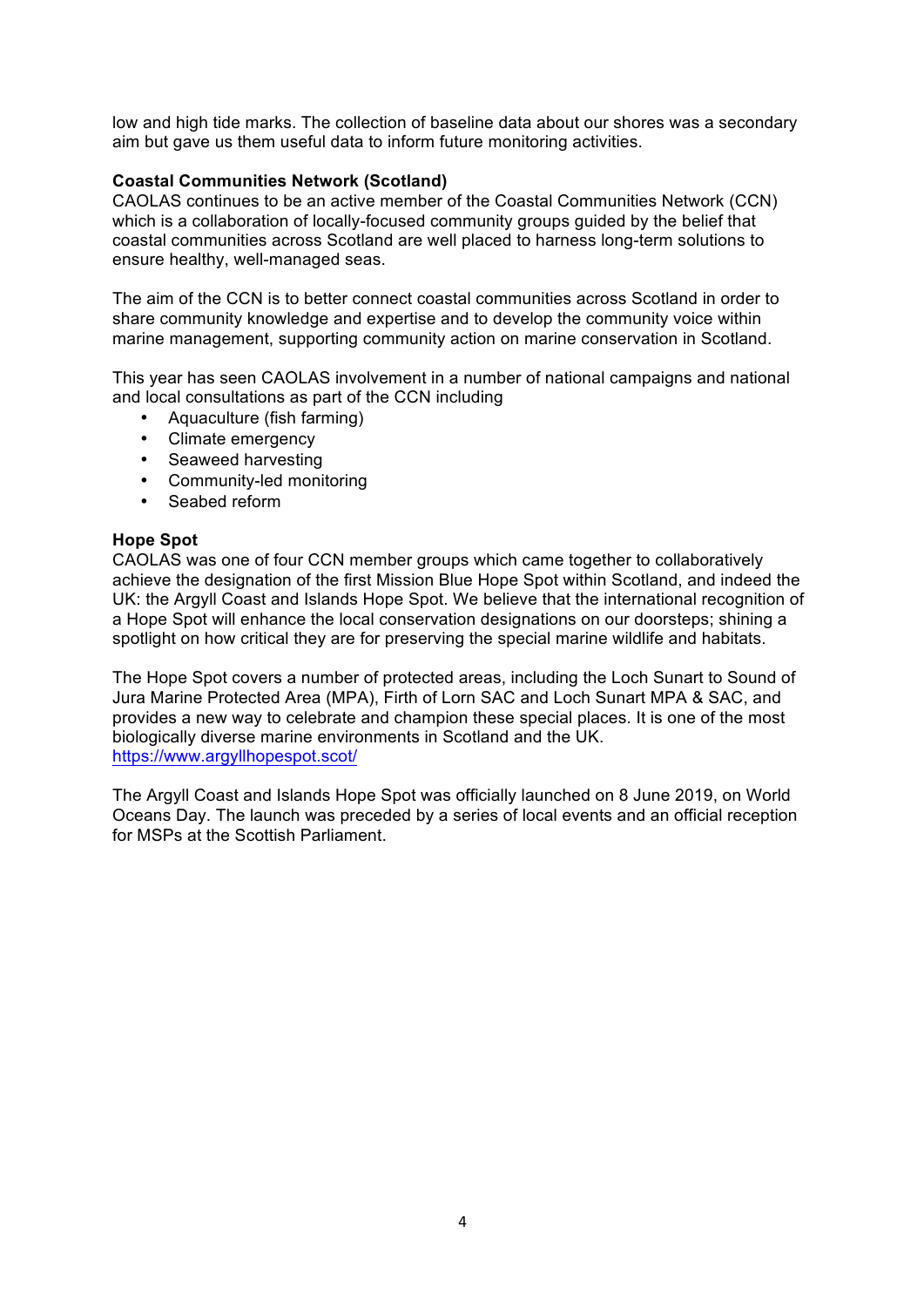### **FINANCIAL REVIEW**

The financial position at the end of the period is a total income of £4709 and a total expenditure of £6238 resulting in an 'in year' deficit of £1529 before transfers.

The charity's reserve policy is to ensure that it holds enough funds to cover at least 6 months unrestricted expenditure. The Trustees therefore do not have any uncertainties about the charity's ability to continue as a going concern.

### *Risk Review*

The Board of Trustees has conducted its own review of the major risks to which the charity is exposed. In particular those related to the operations and finances of the charity and it is satisfied that systems are in place to mitigate those risks.

#### *Investment Policy*

In accordance with the constitution, the charity has the power to make any investment which the trustees see fit

*Exemptions from disclosure* There are no exemptions from disclosure

*Funds held as custodian Trustee on behalf of others* CAOLAS does not hold funds as a custodian Trustee on behalf of others

#### **Statement of Trustee Responsibilities**

The Trustees are responsible for preparing the Trustees' Annual Report and the financial statements in accordance with applicable law and accepted accountancy practice.

Charity Law requires trustees to prepare financial statements for each financial period which gives a true and fair view of the state of affairs of the Scottish Charitable Incorporated Organisation (SCIO), and of incoming resources and application of resources, including the income and expenditure of the SCIO for that period.

The Trustees are responsible for keeping proper accounting records which disclose with reasonable accuracy at any time the financial position of the SCIO and which enable them to ensure that the financial statements comply with the relevant legislation. The financial statement contained in this report was independently examined.

#### **Thanks**

The Trustees of CAOLAS would like to thank Sunart Community Company, Ardtornish Hydro Fund and Flora and Fauna International for their generous support which has enabled CAOLAS to deliver activities for the benefit of our communities and marine environment. We would also like to thank the many members of the community, visitors and volunteers who have supported us at events.

The trustees declare that they have approved the trustees' report above.

Signed on behalf of the charity's trustees

Annabel Lawrence (Trustee- Chair) Date: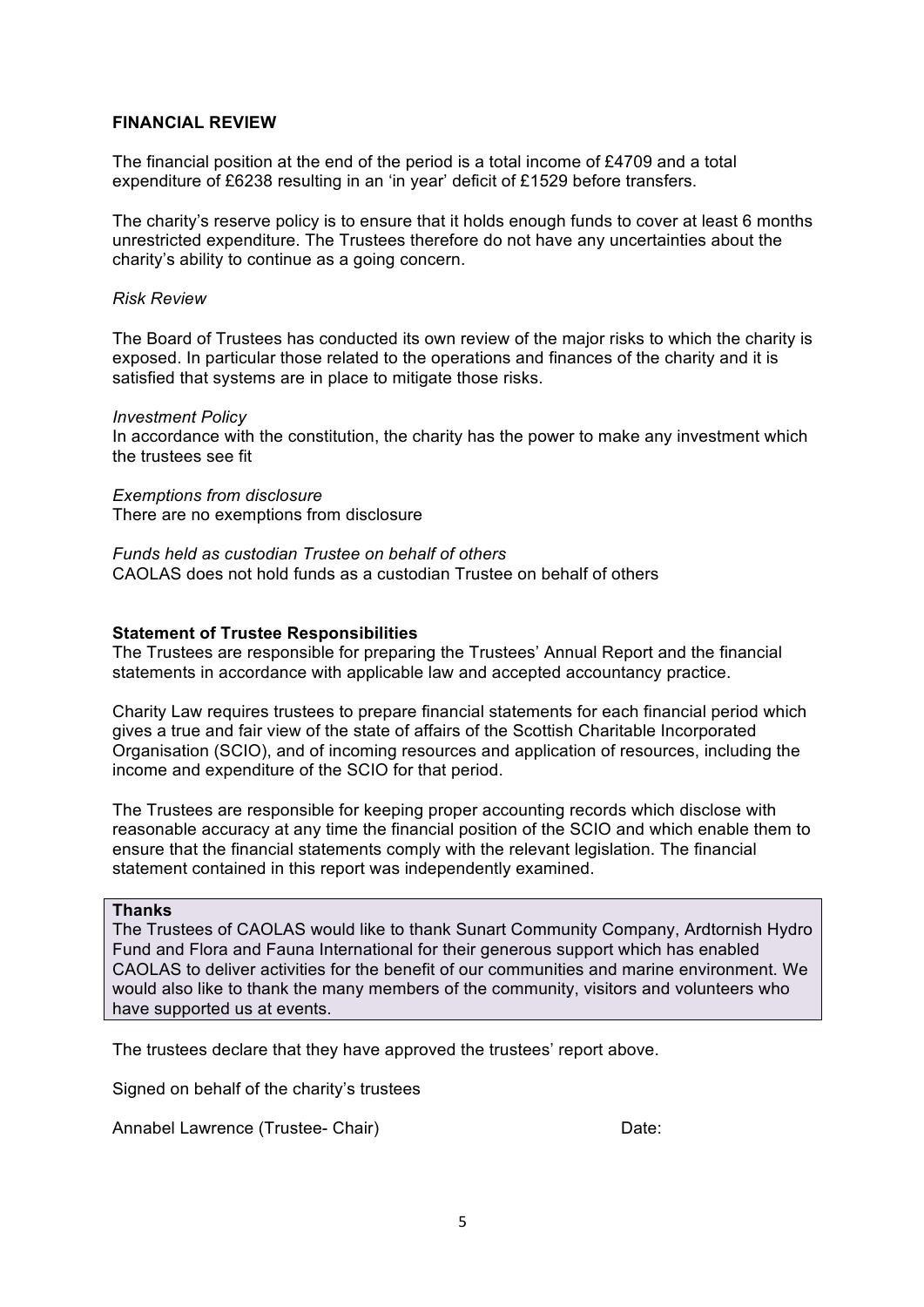#### **Community Association of Lochs and Sounds SCIO Scottish Charity Number SC047982**

#### **Independent examiner's report to the trustees on the unaudited accounts of Community Association of Lochs and Sounds SCIO.**

I report on the accounts of the Charity for the year ended 31st March 2020 which are set out on the following pages.

#### **Respective responsibilities of trustee and independent examiner**

The charity's Trustees are responsible for the preparation of the accounts in accordance with the terms of the Charities and Trustee Investment (Scotland) Act 2005 and the Charities Accounts (Scotland) Regulations 2006. The charity trustees consider that the audit requirement of Regulation 10(1) (d) of the 2006 Accounts Regulations does not apply. It is my responsibility to examine the accounts as required under section 44(1) (c) of the Act and to state whether particular matters have come to my attention.

#### **Basis of independent examiner's statement**

My examination is carried out in accordance with Regulation 11 of the Charities Accounts (Scotland) Regulations 2006. An examination includes a review of the accounting records kept by the charity and a comparison of the accounts presented with those records. It also includes consideration of any unusual items or disclosures in the accounts, and seeks explanations from the trustees concerning any such matters. The procedures undertaken do not provide all the evidence that would be required in an audit, and consequently I do not express an audit opinion on the view given by the accounts.

#### **Independent examiner's statement**

In the course of my examination, no matter has come to my attention:

- 1 which gives me reasonable cause to believe that in any material respect the requirements:
	- \* to keep accounting records in accordance with section 44(1) (a) of the 2005 Act and Regulation 4 of the 2006 Accounts Regulations, and
	- \* to prepare accounts which accord with the accounting records and comply with Regulation 9 of the 2006 Accounts Regulations

have not been met, or

2 to which, in my opinion, attention should be drawn in order to enable a proper understanding of the accounts to be reached.

Marie McMillan Cert Acct (Open) Date: - 2020 Senior Finance Officer Voluntary Action Lochaber An Drochaid, Claggan Road Fort William PH33 6PH

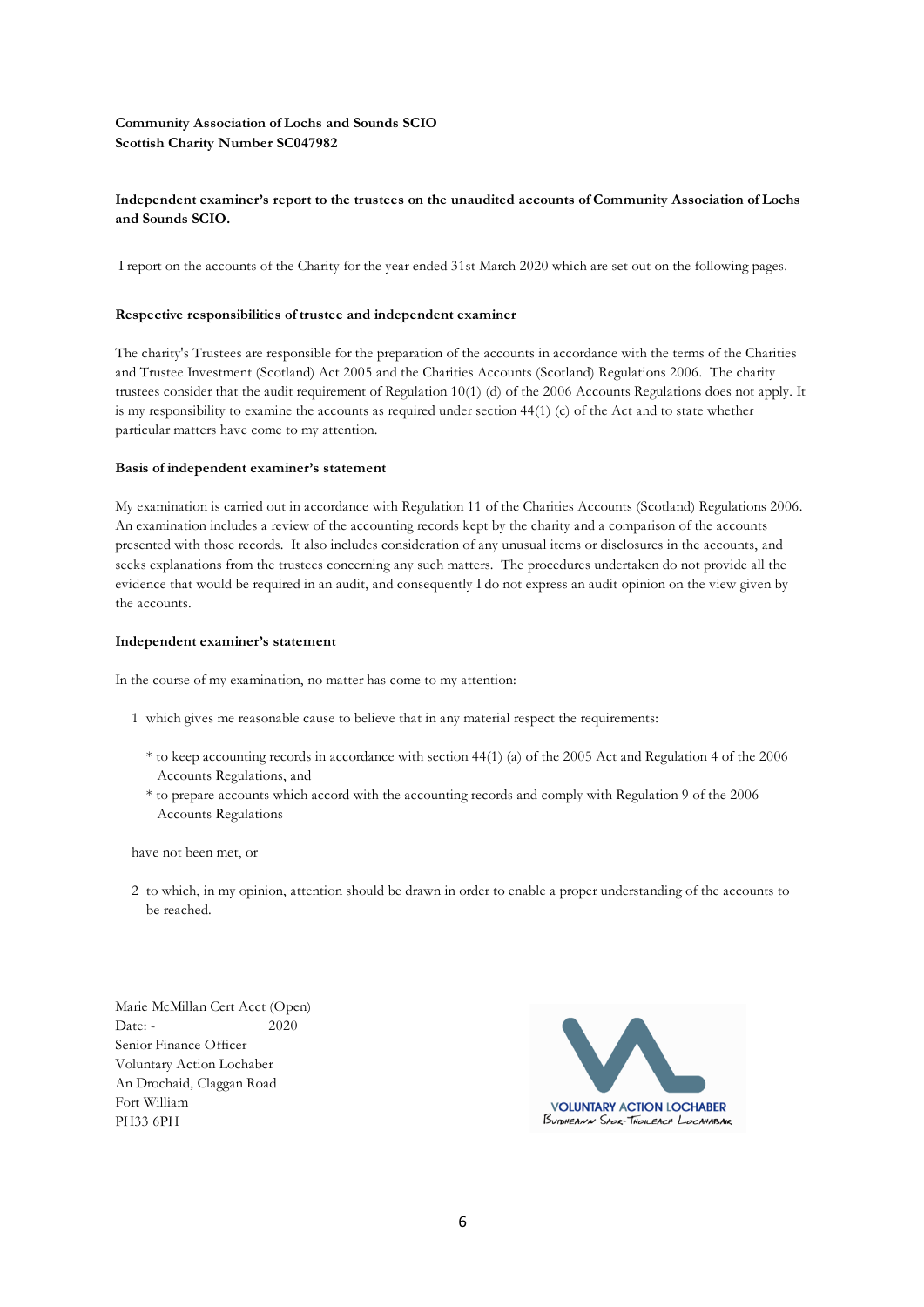#### **Community Association of Lochs and Sounds SCIO Receipts and Payments Accounts For the year ended 31st March 2020 Scottish Charity Number SC047982**

|                                                 |                | Year to<br>2020<br>Unrestricted | Year to<br>2020<br>Restricted | Year to<br>2020<br>Total     | Year to<br>2019<br>Total |
|-------------------------------------------------|----------------|---------------------------------|-------------------------------|------------------------------|--------------------------|
|                                                 | <b>Note</b>    | £                               | £                             | £                            | £                        |
| Income                                          |                |                                 |                               |                              |                          |
| <b>Charitable Activities - Grants</b>           | $\mathbf{1}$   |                                 |                               |                              |                          |
| Flora and Fauna International (FFI)             |                |                                 | 1,426                         | 1,426                        | 3,650                    |
| Sunart Community Benefit Fund                   |                |                                 | 2,000                         | 2,000                        | $\blacksquare$           |
| Ardtornish Hydro Fund                           |                |                                 | 1,250                         | 1,250                        |                          |
| West Highland Coastal Trust                     |                |                                 | L.                            | $\qquad \qquad \blacksquare$ | 8,900                    |
| <b>Other Income</b>                             | $\overline{c}$ |                                 |                               |                              |                          |
| Donations - Kilchoan                            |                | 20                              |                               | 20                           |                          |
| Donations - Lochaline                           |                | 13                              |                               | 13                           |                          |
| Event Income                                    |                |                                 |                               | ÷,                           | 448                      |
| <b>Total Income</b>                             |                | 33                              | 4,676                         | 4,709                        | 12,998                   |
| Expenditure                                     |                |                                 |                               |                              |                          |
| Projects                                        |                |                                 |                               |                              |                          |
| <b>Citizens Science Project</b>                 |                |                                 |                               |                              |                          |
| Professional & Consultancy Fees                 | $\mathfrak{Z}$ |                                 | 3,435                         | 3,435                        | 6,296                    |
| Travel                                          |                |                                 | 173                           | 173                          | $\overline{\phantom{a}}$ |
| Room Hire & Refreshments                        |                |                                 | 119                           | 119                          | 62                       |
| Materials & Equipment                           | $\overline{4}$ |                                 | 289                           | 289                          | 550                      |
| <b>HOPE</b> Spot                                | 5              |                                 |                               |                              |                          |
| Website                                         |                |                                 | 1,050                         | 1,050                        | ٠                        |
| Logo                                            |                |                                 | 125                           | 125                          |                          |
| <b>Core Activities</b>                          |                |                                 |                               |                              |                          |
| Insurance                                       |                |                                 | 230                           | 230                          | 230                      |
| Publicity & Promotion                           | 6              |                                 | 790                           | 790                          | 217                      |
| Stationery & Postage                            |                | 27                              | $\overline{a}$                | 27                           |                          |
| Subscriptions                                   |                |                                 |                               | L,                           | 50                       |
| <b>Governance Costs</b>                         |                |                                 |                               |                              |                          |
| Independent Examination                         | $\overline{7}$ |                                 |                               |                              |                          |
| <b>Total Payments</b>                           |                | 27                              | 6,211                         | 6,238                        | 7,405                    |
| Surplus/(Deficit) for the year before transfers |                | 6                               | (1, 535)                      | (1,529)                      | 5,593                    |
| Transfers between funds                         | 8              | 3,660                           | (3,660)                       |                              |                          |
| Surplus/(Deficit) for the year                  |                | 3,666                           | (5, 195)                      | (1,529)                      | 5,593                    |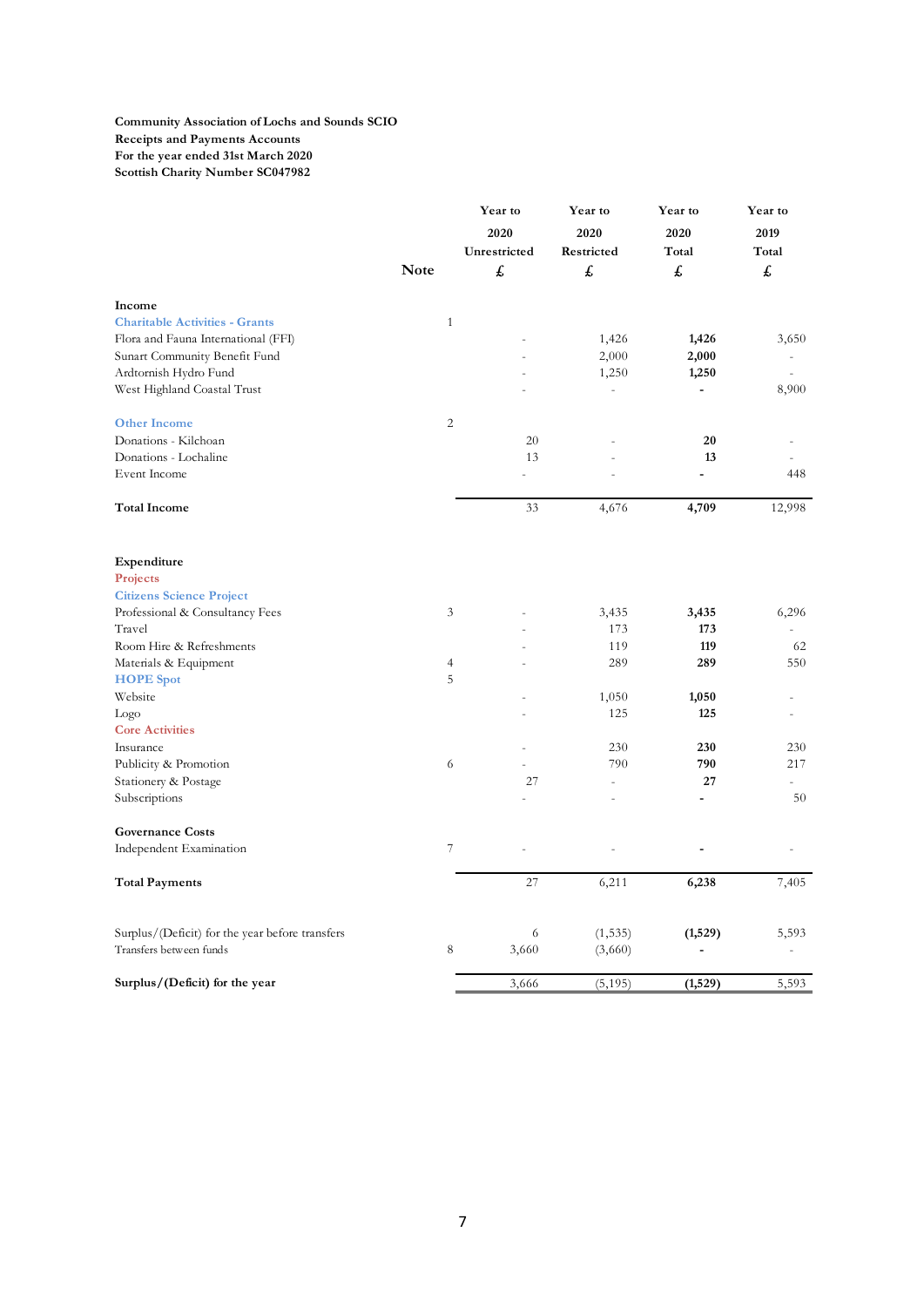#### **Statement of Balances - as at 31st March 2020**

| Opening cash at bank and in hand |        | 398   | 5,195                    | 5,593  |        |
|----------------------------------|--------|-------|--------------------------|--------|--------|
| Add Income                       |        | 33    | 4,676                    | 4,709  | 12,998 |
|                                  |        | 431   | 9,871                    | 10,302 | 12,998 |
| Less Expenditure                 |        | 27    | 6,211                    | 6,238  | 7,405  |
| Transfers                        | 8      | 3,660 | (3,660)                  |        |        |
| Closing cash at bank and in hand |        | 4,064 |                          | 4,064  | 5,593  |
|                                  |        |       |                          |        |        |
| <b>Bank and Cash Balances</b>    |        |       |                          |        |        |
| <b>Business Current Account</b>  |        | 4,042 |                          | 4,042  | 5,518  |
| Outstanding lodgements           |        |       | $\overline{\phantom{a}}$ |        |        |
| Outstanding cheques              |        |       | ٠                        |        |        |
| Petty cash                       |        | 22    |                          | 22     | 75     |
|                                  | 9 & 10 | 4,064 |                          | 4,064  | 5,593  |
|                                  |        |       |                          |        |        |

#### **Signed on behalf of all Trustees:**

**Name: Annabel Lawrence, Trustee (Chair)** Date:

**The notes on the following pages form part of these financial statements.**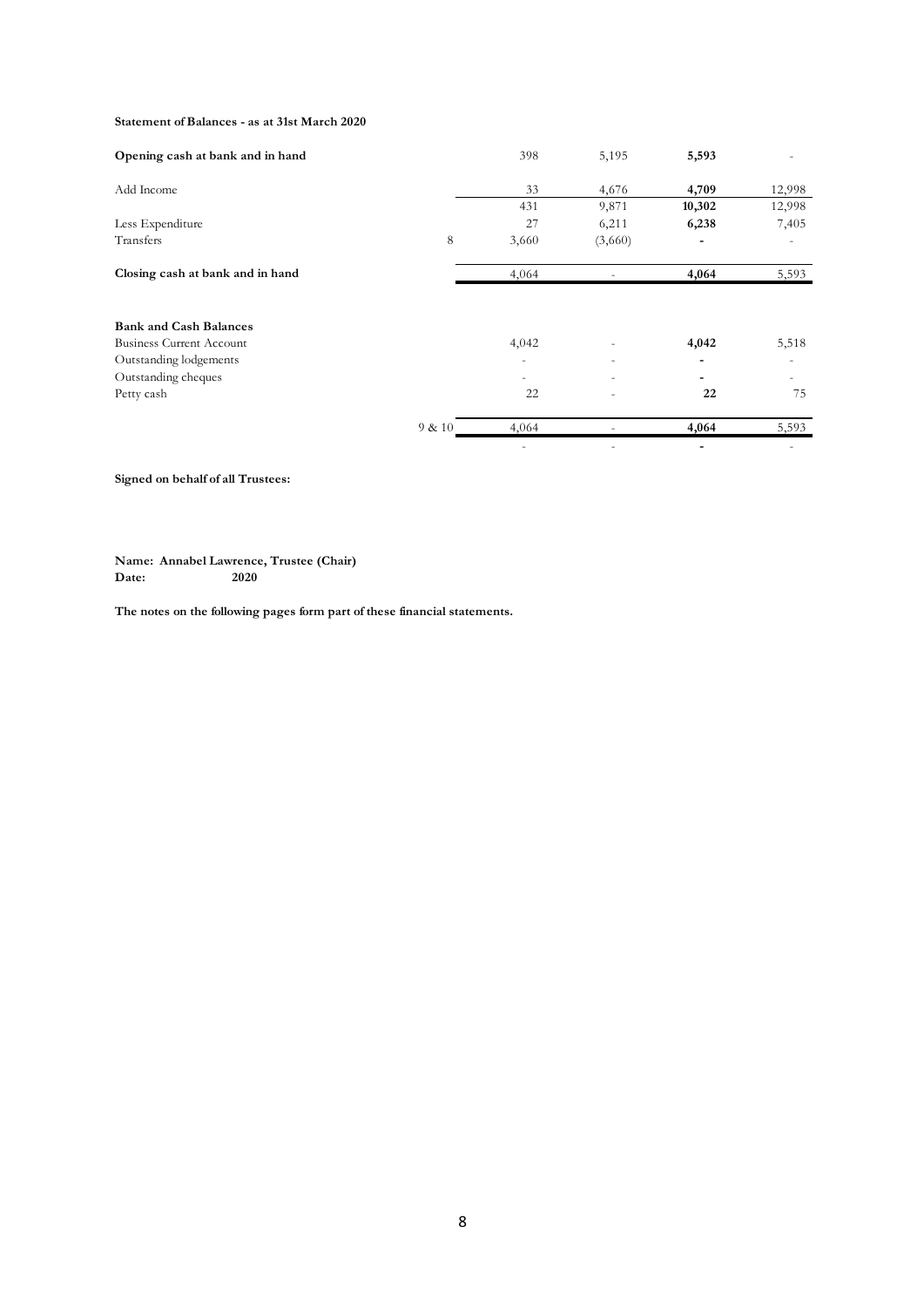**Community Association of Lochs and Sounds SCIO Scottish Charity Number SC047982 Notes to the accounts** For the year ended 31st March 2020

#### **Basis of Accounting**

These accounts have been prepared on the Receipts and Payments basis in accordance with the Charities & Trustee Investment (Scotland) Act 2005 and the Charities Accounts (Scotland) Regulations 2006 (as amended).

#### **Nature and purpose of funds**

Unrestricted funds are those that may be used at the discretion of the trustees in furtherance of the objects of the charity. The trustees maintain a single unrestricted fund for the day-to-day running of the charity. During the year the charity received misc donations of £33.

Restricted funds may only be used for specific purposes. Restrictions arise when specified by the donor or when funds are raised for specific purposes. Grants totalling £4,676 were received - £1,426 from Flora & Fauna International towards the HOPE Spot Project, £1,250 from Ardtornish Hydro Fund and £2,000 Sunart Community Benefit Fund both for the Science Citizen Project. All 3 Grant funders have agreed that any surplus funds at year end can be used for other purposes / activities.

#### **Related party transactions**

No remuneration was paid to the trustees or any connected persons during the year (2019: £NIL).

| 1 Grants                             |                              |                   |                          |                          |
|--------------------------------------|------------------------------|-------------------|--------------------------|--------------------------|
|                                      | Unrestricted                 | <b>Restricted</b> | Total                    | Total                    |
|                                      | <b>Funds</b>                 | <b>Funds</b>      | 2020                     | 2019                     |
| Flora and Fauna International        | -                            | 1.426             | 1.426                    | 3,650                    |
| <b>Sunart Community Benefit Fund</b> | -                            | 2.000             | 2,000                    | $\overline{\phantom{a}}$ |
| Ardtornish Hydro Fund                | $\qquad \qquad \blacksquare$ | 1.250             | 1,250                    |                          |
| West Highland Coastal Trust          | $\qquad \qquad$              |                   | $\overline{\phantom{a}}$ | 8,900                    |
|                                      |                              | 4.676             | 4.676                    | 12,550                   |

#### 2 **Donations**

|                            | Unrestricted<br><b>Funds</b> | <b>Restricted</b><br><b>Funds</b> | Total<br>2020 | <b>Total</b><br>2019     |
|----------------------------|------------------------------|-----------------------------------|---------------|--------------------------|
| Donations - Kilchoan       | 20                           |                                   | 20            |                          |
| Donations - Lochaline      | 13                           |                                   | 13            | $\overline{\phantom{a}}$ |
|                            | 33                           |                                   | 33            |                          |
| <b>7 Governance Costs</b>  | Unrestricted<br><b>Funds</b> | <b>Restricted</b><br><b>Funds</b> | Total<br>2020 | <b>Total</b><br>2019     |
| Independent Examination    |                              |                                   |               |                          |
| <b>Accounting Services</b> |                              |                                   |               |                          |
|                            |                              |                                   |               |                          |

#### 8 **Transfers between funds**

£3,660 of restricted grant funds not used by year end were transferred to unrestricted funds to be used for other projects & activities as per agreement from funders (2019: £NIL).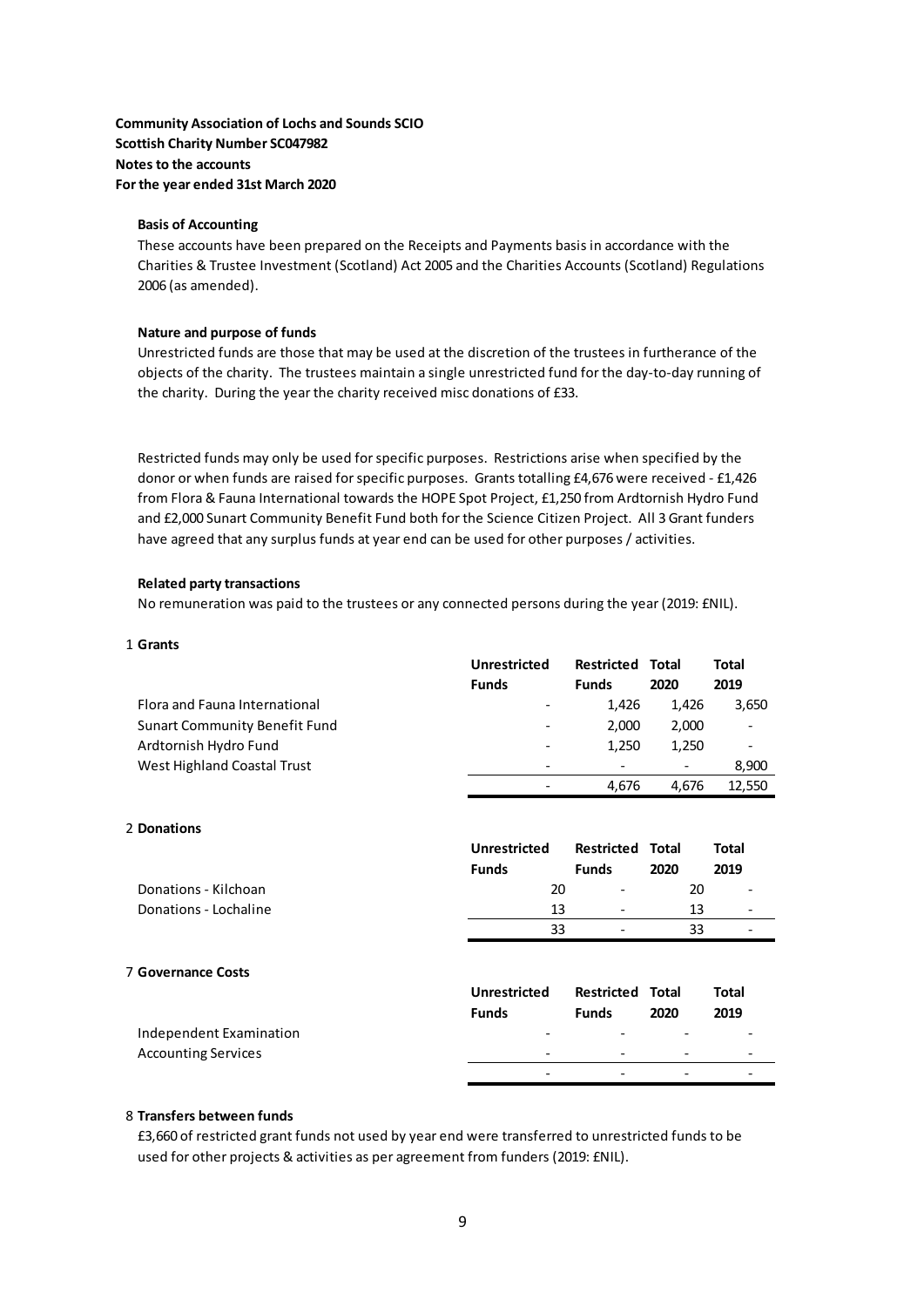#### 9 **Restricted Funds**

| At 1st |          |          |         | At 31st                                                         |
|--------|----------|----------|---------|-----------------------------------------------------------------|
| 2019   | Incoming | Outgoing |         | March                                                           |
| 3,203  | 1,426    |          | (2,434) |                                                                 |
|        | 2,000    |          |         |                                                                 |
|        | 1,250    | (24)     | (1,226) |                                                                 |
| 1,992  |          | (1,992)  |         |                                                                 |
| 5,195  | 4,676    | (6, 211) | (3,660) |                                                                 |
| At 1st |          |          |         | At 31st                                                         |
| April  |          |          |         | March                                                           |
| 2019   | Incoming | Outgoing |         |                                                                 |
| 398    | 33       |          | 3,660   | 4,064                                                           |
| 398    | 33       | (27)     | 3,660   | 4,064                                                           |
|        | April    |          |         | Transfers 2020<br>(2, 195)<br>(2,000)<br>Transfers 2020<br>(27) |